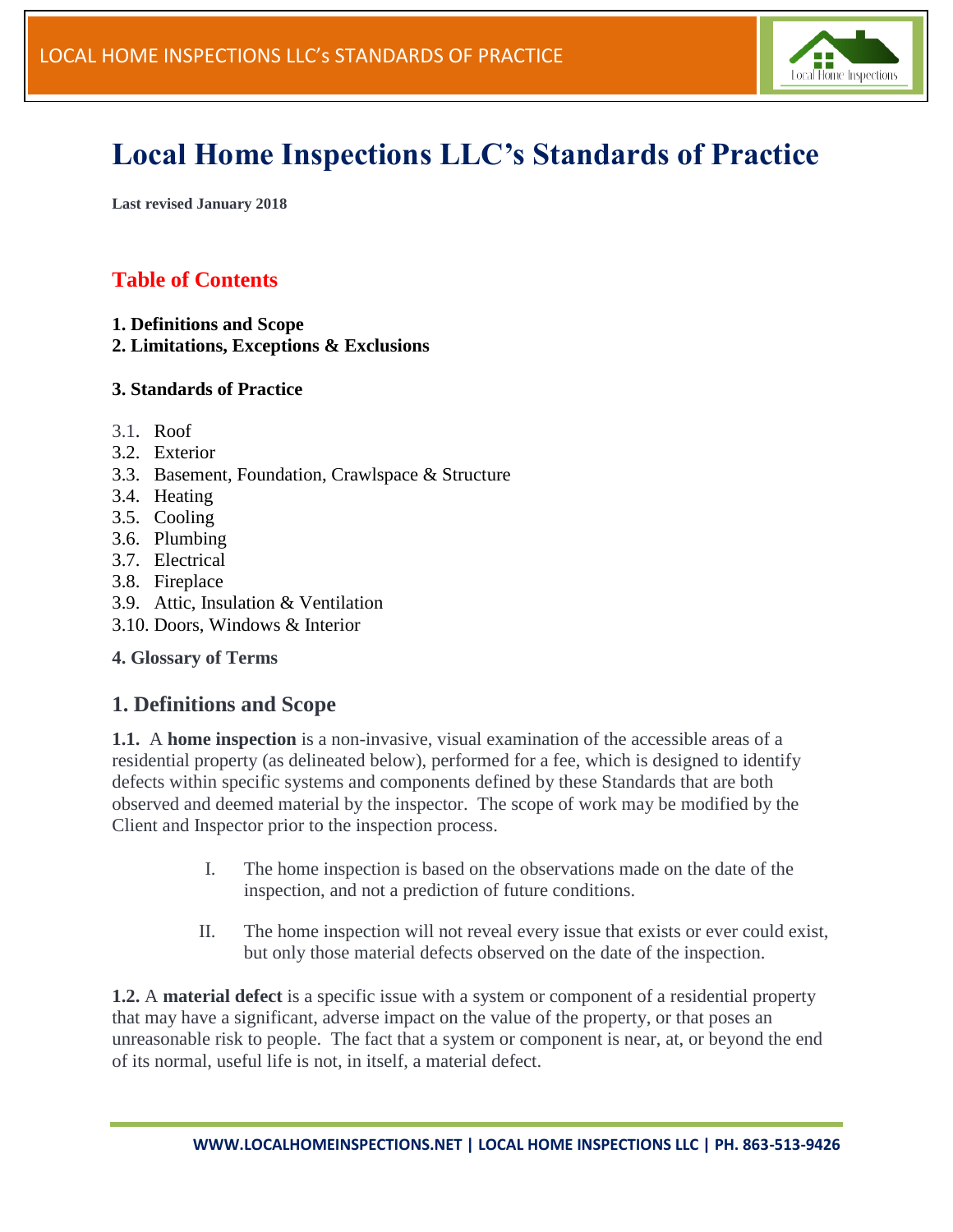

**1.3.** A **home inspection report** shall identify, in written format, defects within specific systems and components defined by these Standards that are both observed and deemed material by the inspector. Inspection reports may include additional comments and recommendations.

## **2. Limitations, Exceptions & Exclusions**

#### **2.1. Limitations:**

- I. An inspection is not technically exhaustive.
- II. An inspection will not identify concealed or latent defects.
- III. An inspection will not deal with aesthetic concerns, or what could be deemed matters of taste, cosmetic defects, etc.
- IV. An inspection will not determine the suitability of the property for any use.
- V. An inspection does not determine the market value of the property or its marketability.
- VI. An inspection does not determine the insurability of the property.
- VII. An inspection does not determine the advisability or inadvisability of the purchase of the inspected property.
- VIII. An inspection does not determine the life expectancy of the property or any components or systems therein.
	- IX. An inspection does not include items not permanently installed.
	- X. This Standards of Practice applies to properties with four or fewer residential units and their attached garages and carports.

#### **2.2. Exclusions:**

I. The inspector is not required to determine:

- A. Property boundary lines or encroachments.
- B. The condition of any component or system that is not readily accessible.
- C. The service life expectancy of any component or system.
- D. The size, capacity, BTU, performance or efficiency of any component or system.
- E. The cause or reason of any condition.
- F. The cause for the need of correction, repair or replacement of any system or component.
- G. Future conditions.
- H. Compliance with codes or regulations.
- I. The presence of evidence of rodents, birds, bats, animals, insects, or other pests.
- J. The presence of mold, mildew or fungus.
- K. The presence of airborne hazards, including radon.
- L. The air quality.
- M. The existence of environmental hazards, including lead paint, asbestos or toxic drywall.
- N. The existence of electromagnetic fields.
- O. Any hazardous waste conditions.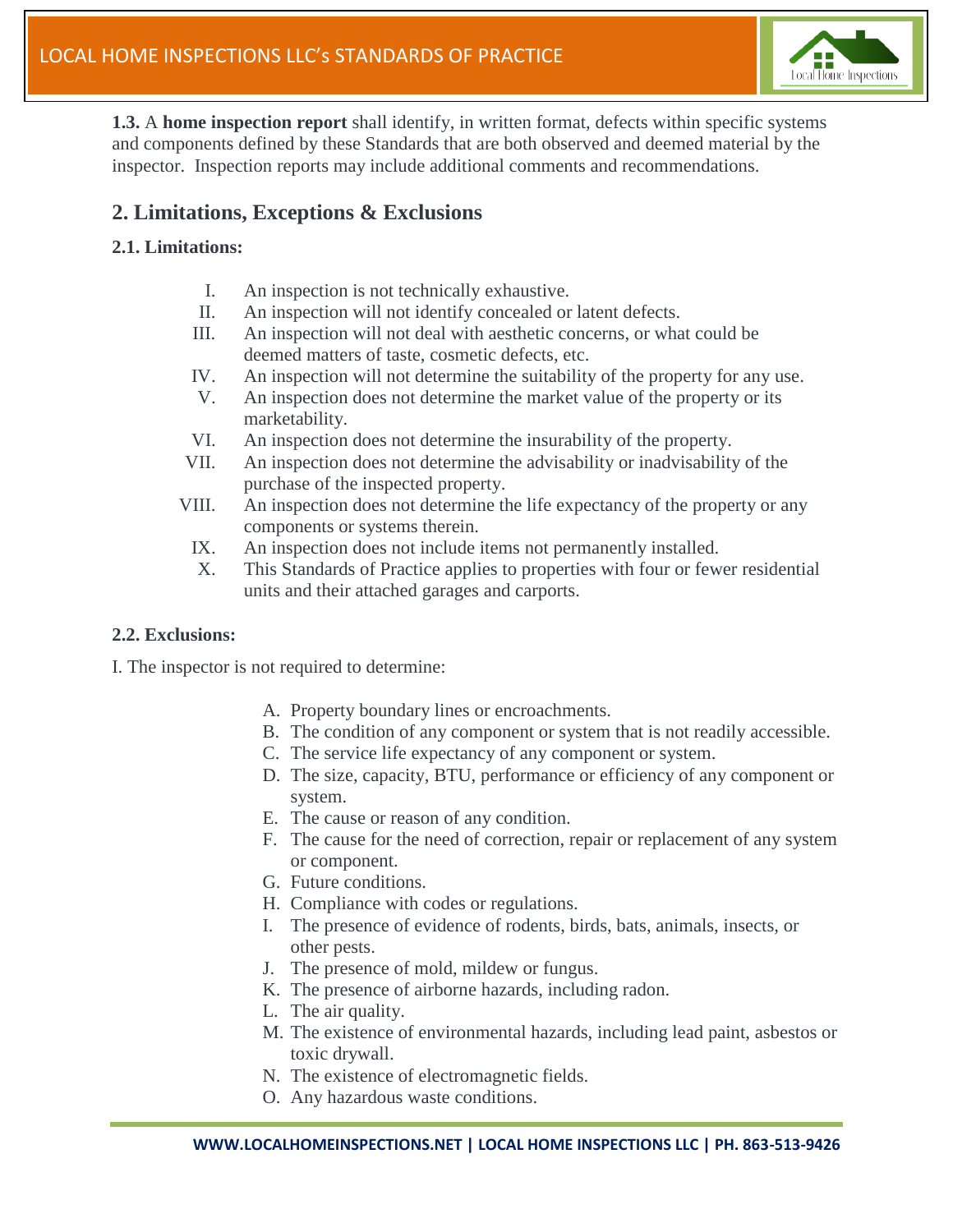

- P. Any manufacturers' recalls or conformance with manufacturer installation, or any information included for consumer protection purposes.
- Q. Acoustical properties.
- R. Correction, replacement or repair cost estimates.
- S. Estimates of the cost to operate any given system.
- II. The inspector is not required to operate:
	- A. Any system that is shut down.
	- B. Any system that does not function properly.
	- C. Or evaluate low-voltage electrical systems, such as, but not limited to:
		- 1. Phone lines;
		- 2. Cable lines;
		- 3. Satellite dishes;
		- 4. Antennae;
		- 5. Lights; or
		- 6. Remote controls.
	- D. Any system that does not turn on with the use of normal operating controls.
	- E. Any shut-off valves or manual stop valves.
	- F. Any electrical disconnect or over-current protection devices.
	- G. Any alarm systems.
	- H. Moisture meters, gas detectors or similar equipment.
- III. The inspector is not required to:
	- A. Move any personal items or other obstructions, such as, but not limited to: throw rugs, carpeting, wall coverings, furniture, ceiling tiles, window coverings, equipment, plants, ice, debris, snow, water, dirt, pets, or anything else that might restrict the visual inspection.
	- B. Dismantle, open or uncover any system or component.
	- C. Enter or access any area that may, in the inspector's opinion, be unsafe.
	- D. Enter crawlspaces or other areas that may be unsafe or not readily accessible.
	- E. Inspect underground items, such as, but not limited to: lawn-irrigation systems, or underground storage tanks (or indications of their presence), whether abandoned or actively used.
	- F. Do anything that may, in the inspector's opinion, be unsafe or dangerous to him/herself or others, or damage property, such as, but not limited to: walking on roof surfaces, climbing ladders, entering attic spaces, or negotiating with pets.
	- G. Inspect decorative items.
	- H. Inspect common elements or areas in multi-unit housing.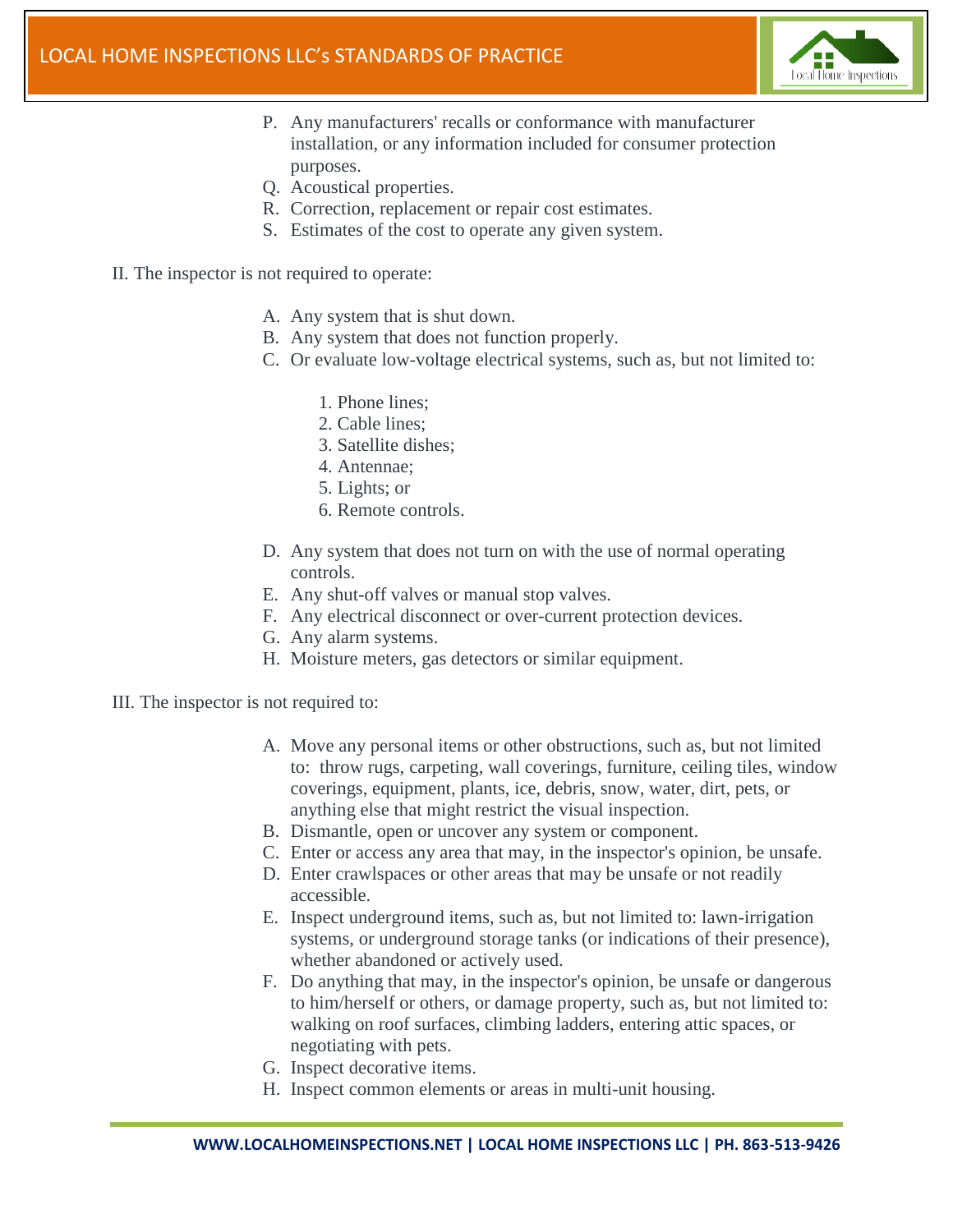

- I. Inspect intercoms, speaker systems or security systems.
- J. Offer guarantees or warranties.
- K. Offer or perform any engineering services.
- L. Offer or perform any trade or professional service other than a home inspection.

Research the history of the property, or report on its potential for alteration, modification, extendibility or suitability for a specific or proposed use for occupancy.

- M. Determine the age of construction or installation of any system, structure or component of a building, or differentiate between original construction and subsequent additions, improvements, renovations or replacements.
- N. Determine the insurability of a property.
- O. Perform or offer Phase 1 or environmental audits.
- P. Inspect any system or component that is not included in these Standards.

### **3. Standards of Practice**

#### **3.1. Roof**

I. The inspector shall inspect from ground level or the eaves:

- A. The roof-covering materials;
- B. The gutters;
- C. The downspouts;
- D. The vents, flashing, skylights, chimney, and other roof penetrations; and
- E. The general structure of the roof from the readily accessible panels, doors or stairs.

II. The inspector shall describe:

- A. The type of roof-covering materials.
- III. The inspector shall report as in need of correction:
	- A. Observed indications of active roof leaks.
- IV. The inspector is not required to:
	- A. Walk on any roof surface.
	- B. Predict the service life expectancy.
	- C. Inspect underground downspout diverter drainage pipes.
	- D. Remove snow, ice, debris or other conditions that prohibit the observation of the roof surfaces.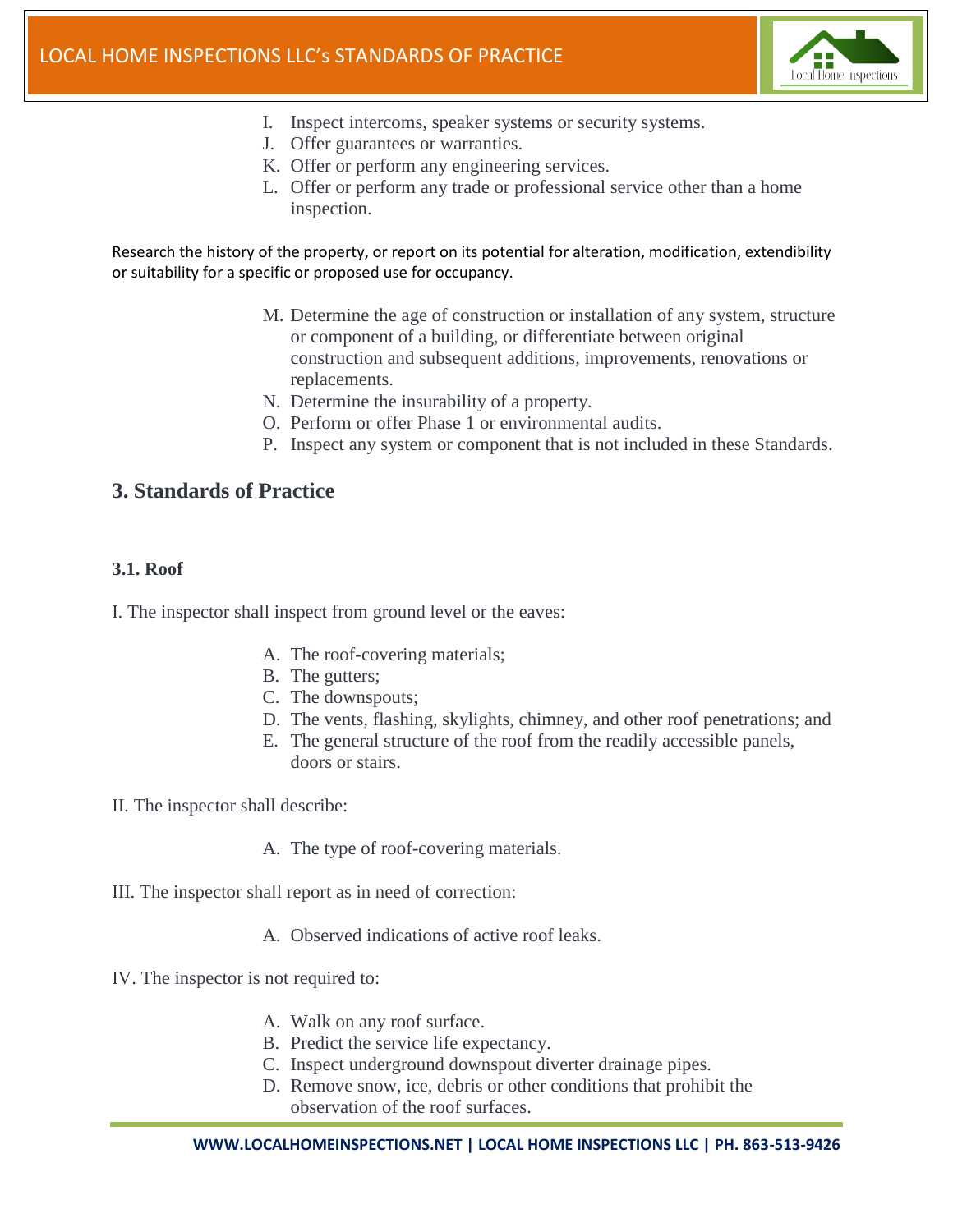

- E. Move insulation.
- F. Inspect antennae, satellite dishes, lightning arresters, de-icing equipment, or similar attachments.
- G. Walk on any roof areas that appear, in the inspector's opinion, to be unsafe.
- H. Walk on any roof areas if doing so might, in the inspector's opinion, cause damage.
- I. Perform a water test.
- J. Warrant or certify the roof.
- K. Confirm proper fastening or installation of any roof-covering material.

#### **3.2. Exterior**

- A. The exterior wall-covering materials;
- B. The eaves, soffits and fascia;
- C. A representative number of windows;
- D. All exterior doors;
- E. Flashing and trim;
- F. Adjacent walkways and driveways;
- G. Stairs, steps, stoops, stairways and ramps;
- H. Porches, patios, decks, balconies and carports;
- I. Railings, guards and handrails; and
- J. Vegetation, surface drainage, retaining walls and grading of the property, where they may adversely affect the structure due to moisture intrusion.
- II. The inspector shall describe:
	- A. The type of exterior wall-covering materials.
- III. The inspector shall report as in need of correction:
	- A. Any improper spacing between intermediate balusters spindles and rails.
- IV. The inspector is not required to:
	- A. Inspect or operate screens, storm windows, shutters, awnings, fences, outbuildings, or exterior accent lighting.
	- B. Inspect items that are not visible or readily accessible from the ground, including window and door flashing.
	- C. Inspect or identify geological, geotechnical, hydrological or soil conditions.
	- D. Inspect recreational facilities or playground equipment.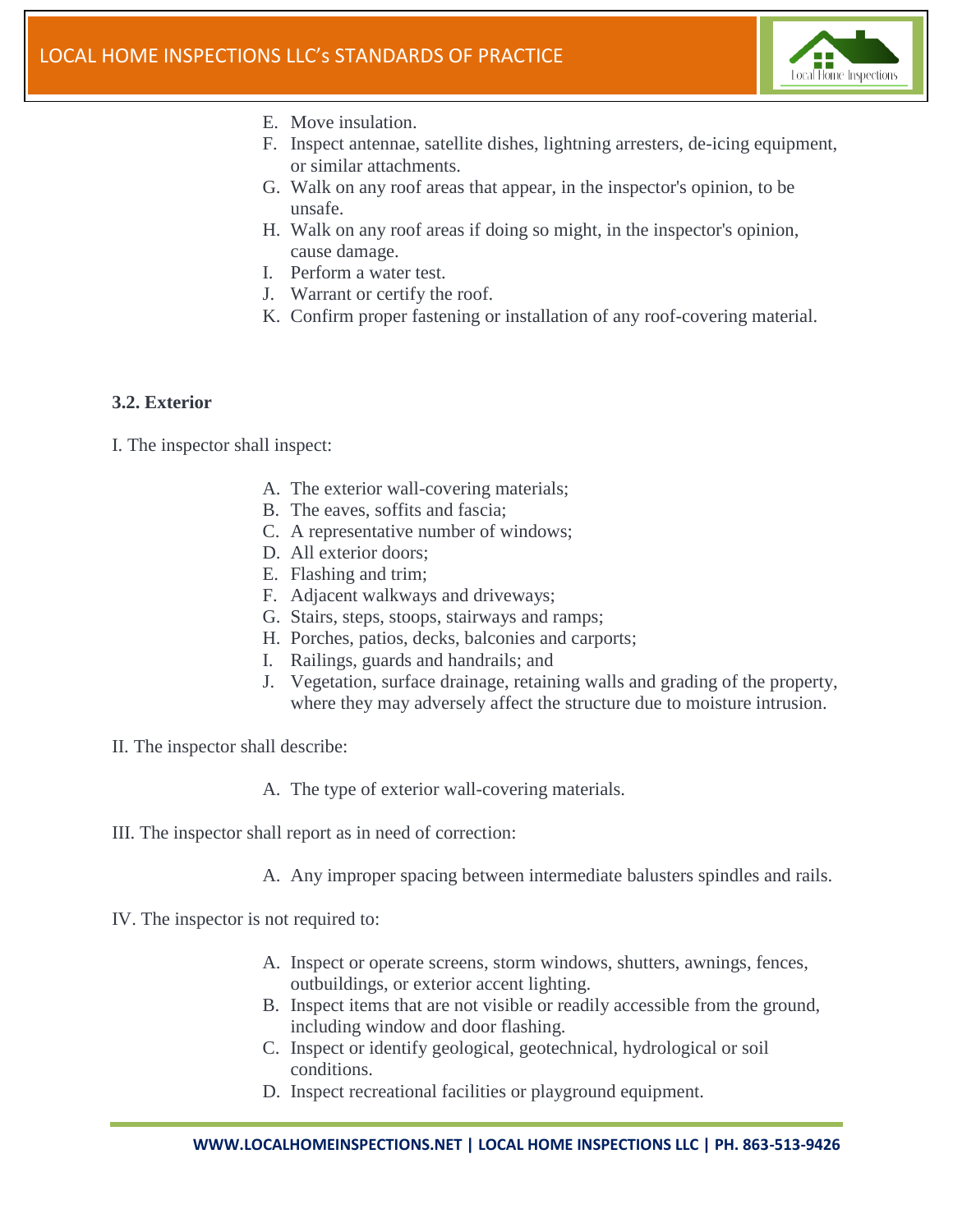

- E. Inspect seawalls, break walls or docks.
- F. Inspect erosion-control or earth-stabilization measures.
- G. Inspect for safety-type glass.
- H. Inspect underground utilities.
- I. Inspect underground items.
- J. Inspect wells or springs.
- K. Inspect solar, wind or geothermal systems.
- L. Inspect swimming pools or spas.
- M. Inspect wastewater treatment systems, septic systems or cesspools.
- N. Inspect irrigation or sprinkler systems.
- O. Inspect drain fields or dry wells.
- P. Determine the integrity of multiple-pane window glazing or thermal window seals.

#### **3.3. Basement, Foundation, Crawlspace & Structure**

- I. The inspector shall inspect:
	- A. The foundation;
	- B. The basement;
	- C. The crawlspace; and
	- D. Structural components.
- II. The inspector shall describe:
	- A. The type of foundation; and
	- B. The location of the access to the under-floor space.
- III. The inspector shall report as in need of correction:
	- A. Observed indications of wood in contact with or near soil;
	- B. Observed indications of active water penetration;
	- C. Observed indications of possible foundation movement, such as sheetrock cracks, brick cracks, out-of-square door frames, and unlevel floors; and
	- D. Any observed cutting, notching and boring of framing members that may, in the inspector's opinion, present a structural or safety concern.
- IV. The inspector is not required to:
	- A. Enter any crawlspace that is not readily accessible, or where entry could cause damage or pose a hazard to him/her.
	- B. Move stored items or debris.
	- C. Operate sump pumps with inaccessible floats.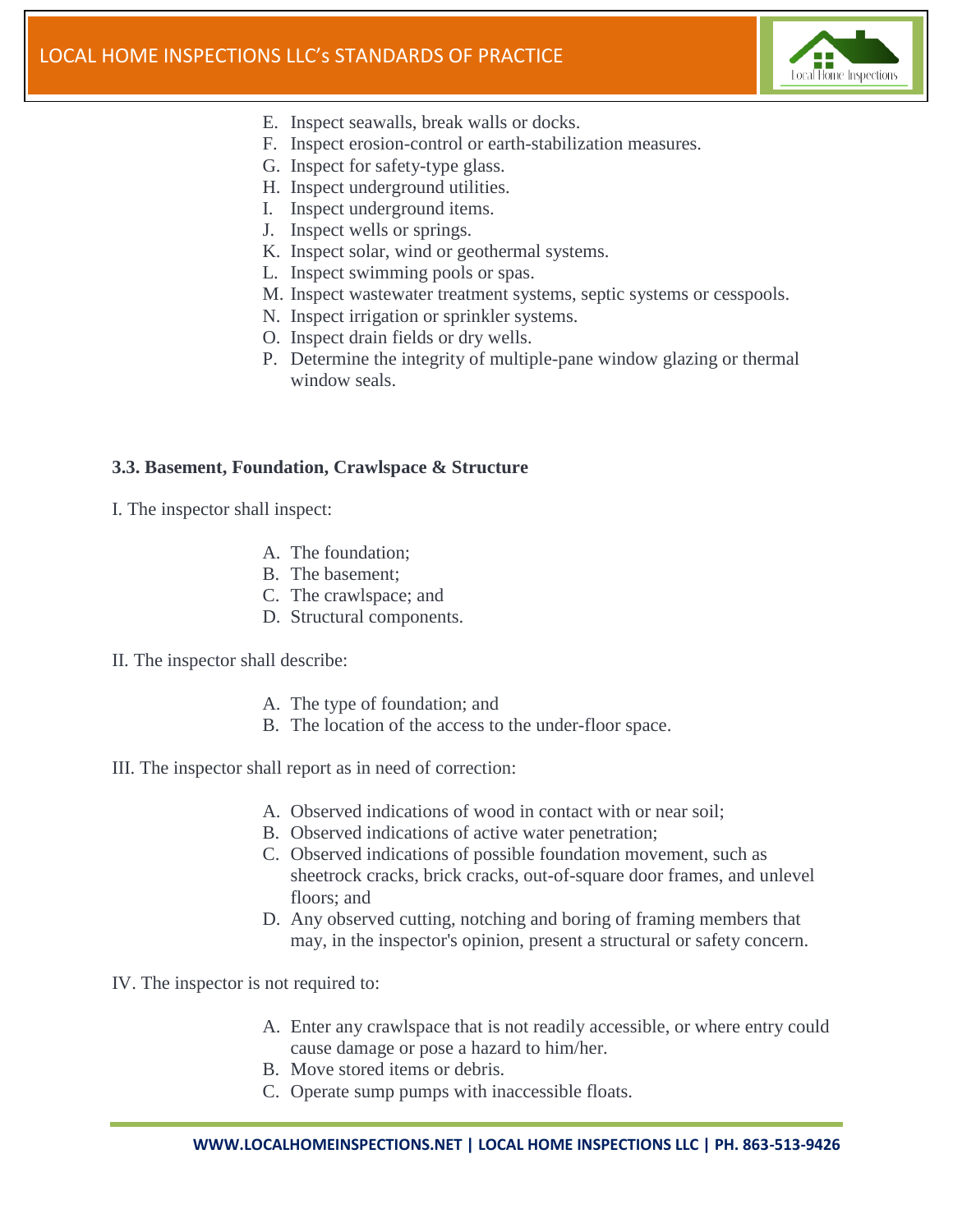

- D. Identify the size, spacing, span or location or determine the adequacy of foundation bolting, bracing, joists, joist spans or support systems.
- E. Provide any engineering or architectural service.
- F. Report on the adequacy of any structural system or component.

#### **3.4. Heating**

- I. The inspector shall inspect:
	- A. The heating system, using normal operating controls.
- II. The inspector shall describe:
	- A. The location of the thermostat for the heating system;
	- B. The energy source; and
	- C. The heating method.
- III. The inspector shall report as in need of correction:
	- A. Any heating system that did not operate; and
	- B. If the heating system was deemed inaccessible.
- IV. The inspector is not required to:
	- A. Inspect, measure, or evaluate the interior of flues or chimneys, fire chambers, heat exchangers, combustion air systems, fresh-air intakes, makeup air, humidifiers, dehumidifiers, electronic air filters, geothermal systems, or solar heating systems.
	- B. Inspect fuel tanks or underground or concealed fuel supply systems.
	- C. Determine the uniformity, temperature, flow, balance, distribution, size, capacity, BTU, or supply adequacy of the heating system.
	- D. Light or ignite pilot flames.
	- E. Activate heating, heat pump systems, or other heating systems when ambient temperatures or other circumstances are not conducive to safe operation or may damage the equipment.
	- F. Override electronic thermostats.
	- G. Evaluate fuel quality.
	- H. Verify thermostat calibration, heat anticipation, or automatic setbacks, timers, programs or clocks.
	- I. Measure or calculate the air for combustion, ventilation, or dilution of flue gases for appliances.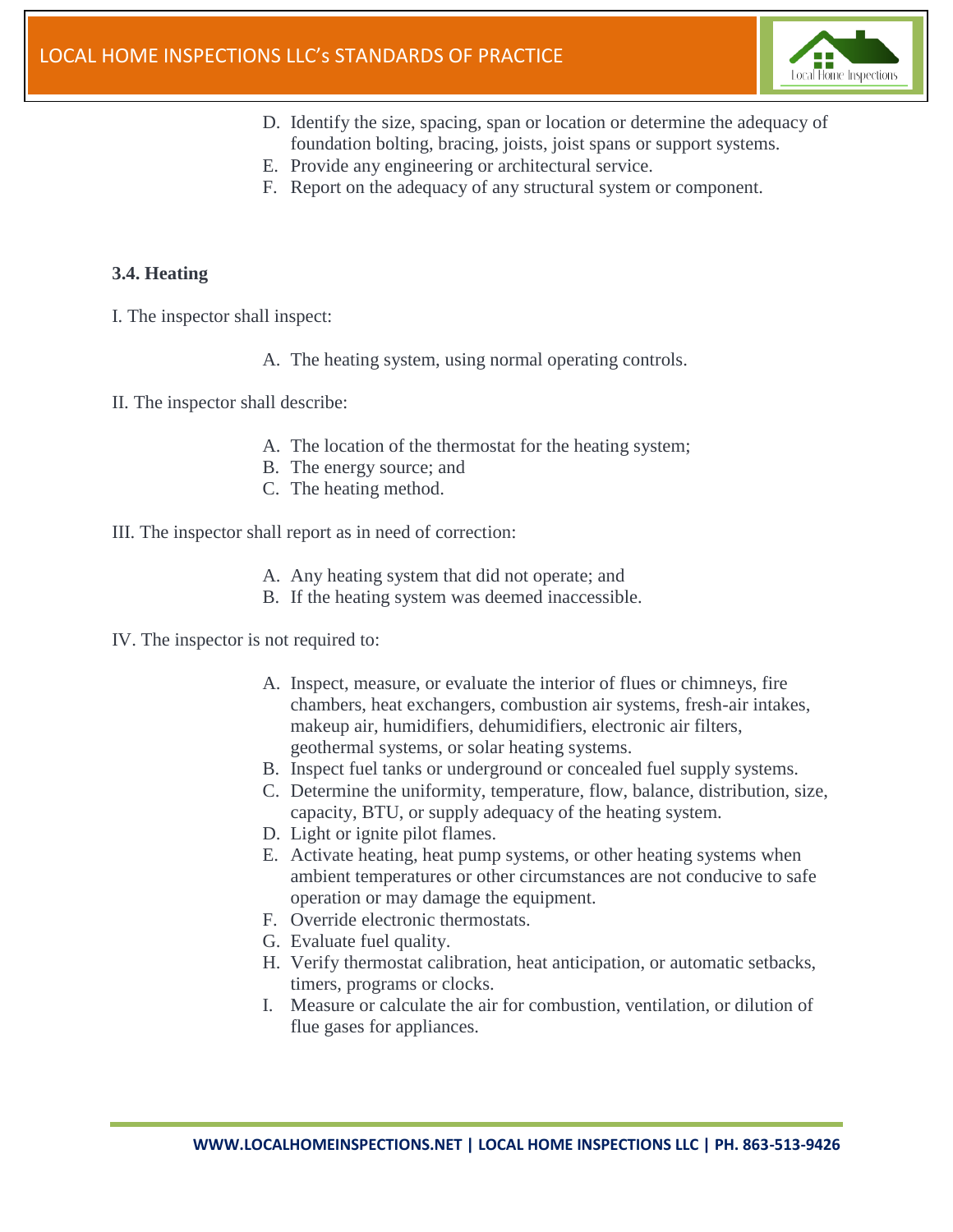

#### **3.5. Cooling**

- I. The inspector shall inspect:
	- A. The cooling system, using normal operating controls.
- II. The inspector shall describe:
	- A. The location of the thermostat for the cooling system; and
	- B. The cooling method.
- III. The inspector shall report as in need of correction:
	- A. Any cooling system that did not operate; and
	- B. If the cooling system was deemed inaccessible.

IV. The inspector is not required to:

- A. Determine the uniformity, temperature, flow, balance, distribution, size, capacity, BTU, or supply adequacy of the cooling system.
- B. Inspect portable window units, through-wall units, or electronic air filters.
- C. Operate equipment or systems if the exterior temperature is below 65° Fahrenheit, or when other circumstances are not conducive to safe operation or may damage the equipment.
- D. Inspect or determine thermostat calibration, cooling anticipation, or automatic setbacks or clocks.
- E. Examine electrical current, coolant fluids or gases, or coolant leakage.

#### **3.6. Plumbing**

- A. The main water supply shut-off valve;
- B. The main fuel supply shut-off valve;
- C. The water heating equipment, including the energy source, venting connections, temperature/pressure-relief (TPR) valves, Watts 210 valves, and seismic bracing;
- D. Interior water supply, including all fixtures and faucets, by running the water;
- E. All toilets for proper operation by flushing;
- F. All sinks, tubs and showers for functional drainage;
- G. The drain, waste and vent system; and
- H. Drainage sump pumps with accessible floats.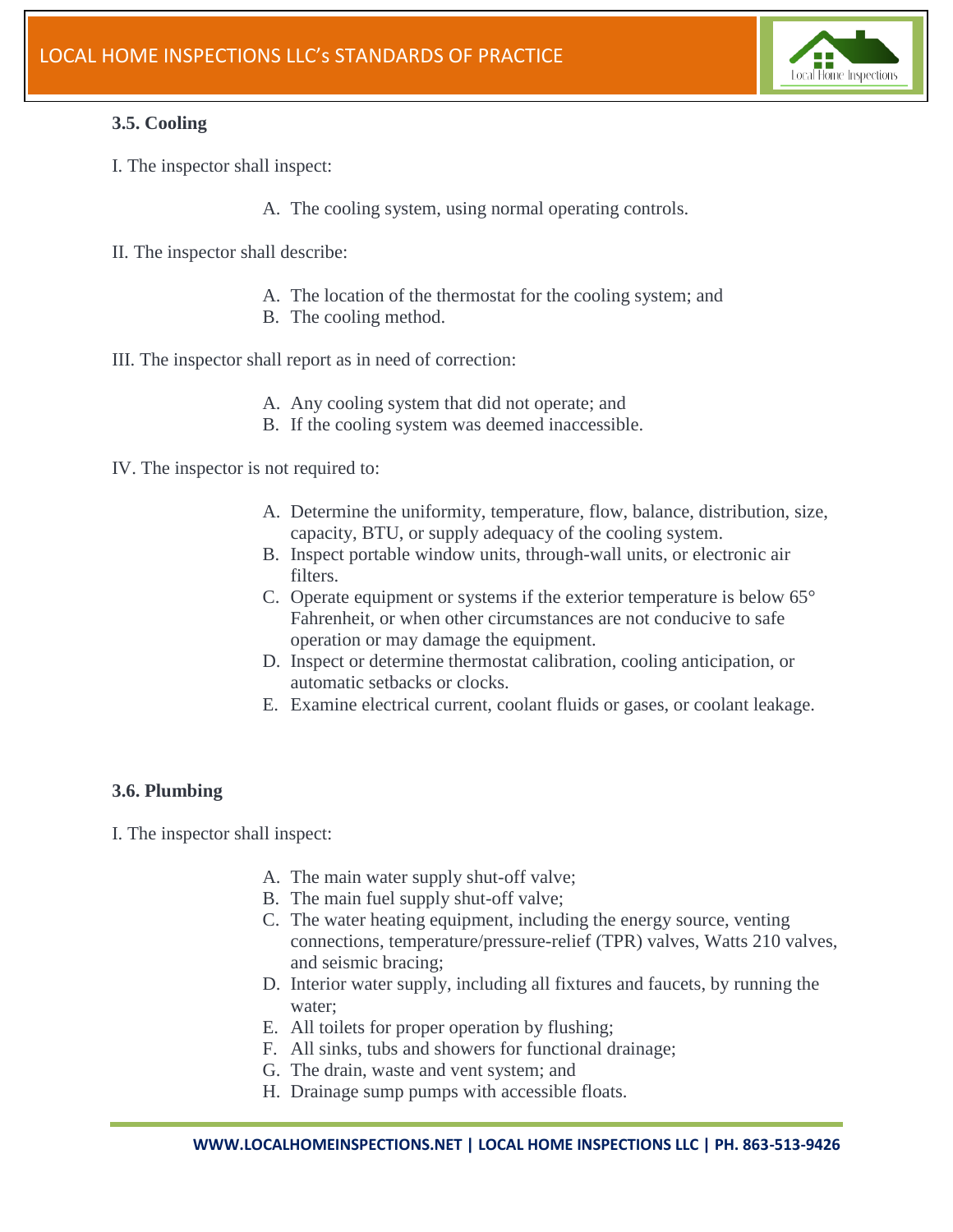

- II. The inspector shall describe:
	- A. Whether the water supply is public or private based upon observed evidence;
	- B. The location of the main water supply shut-off valve;
	- C. The location of the main fuel supply shut-off valve;
	- D. The location of any observed fuel-storage system; and
	- E. The capacity of the water heating equipment, if labeled.
- III. The inspector shall report as in need of correction:
	- A. Deficiencies in the water supply by viewing the functional flow in two fixtures operated simultaneously;
	- B. Deficiencies in the installation of hot and cold water faucets;
	- C. Active plumbing water leaks that were observed during the inspection; and
	- D. Toilets that were damaged, had loose connections to the floor, were leaking, or had tank components that did not operate.
- IV. The inspector is not required to:
	- A. Light or ignite pilot flames.
	- B. Measure the capacity, temperature, age, life expectancy or adequacy of the water heater.
	- C. Inspect the interior of flues or chimneys, combustion air systems, water softener or filtering systems, well pumps or tanks, safety or shut-off valves, floor drains, lawn sprinkler systems, or fire sprinkler systems.
	- D. Determine the exact flow rate, volume, pressure, temperature or adequacy of the water supply.
	- E. Determine the water quality, pot ability or reliability of the water supply or source.
	- F. Open sealed plumbing access panels.
	- G. Inspect clothes washing machines or their connections.
	- H. Operate any valve.
	- I. Test shower pans, tub and shower surrounds or enclosures for leakage or functional overflow protection.
	- J. Evaluate the compliance with conservation, energy or building standards, or the proper design or sizing of any water, waste or venting components, fixtures or piping.
	- K. Determine the effectiveness of anti-siphon, back-flow prevention or drain-stop devices.
	- L. Determine whether there are sufficient cleanouts for effective cleaning of drains.
	- M. Evaluate fuel storage tanks or supply systems.
	- N. Inspect wastewater treatment systems.
	- O. Inspect water treatment systems or water filters.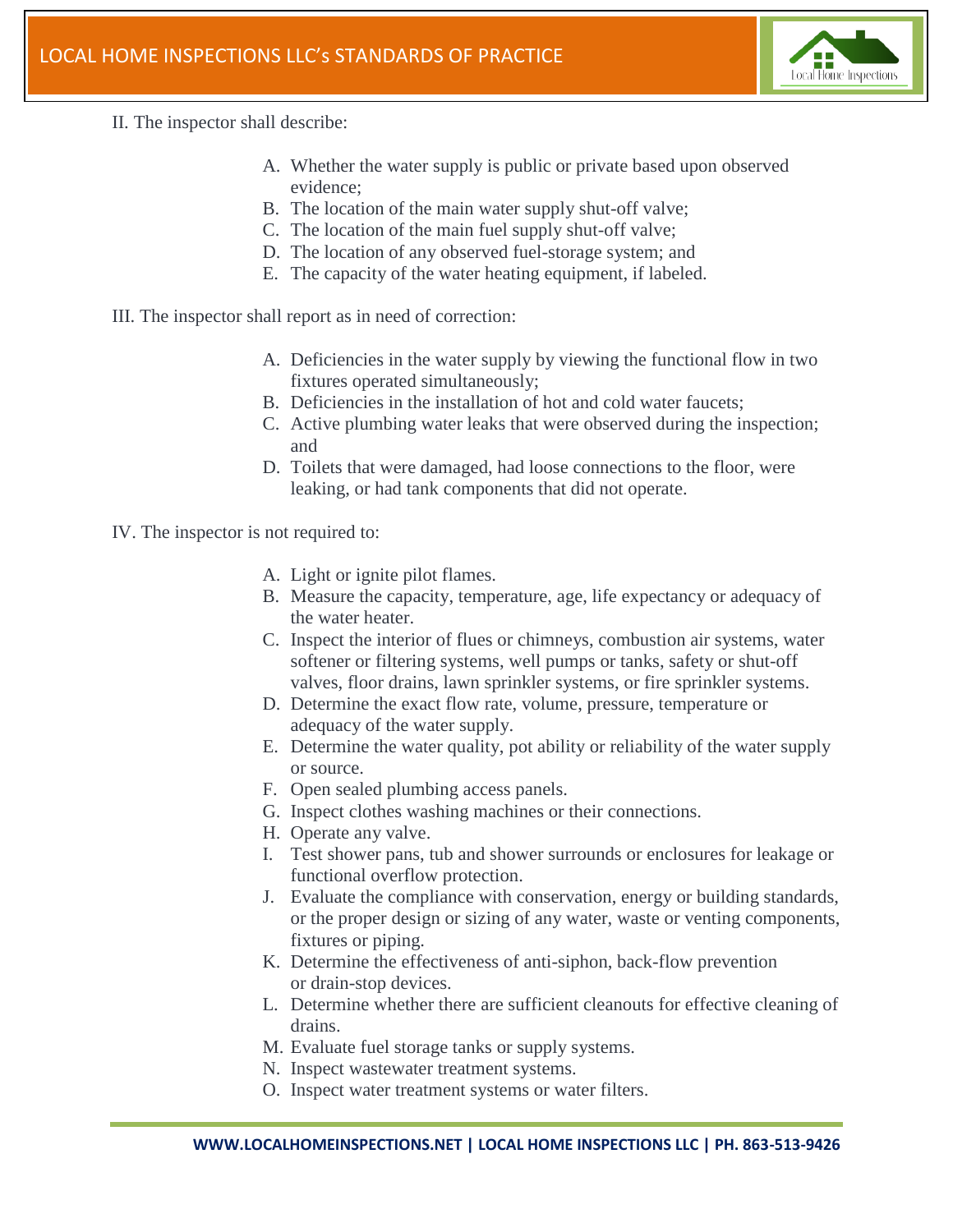

- P. Inspect water storage tanks, pressure pumps, or bladder tanks.
- Q. Evaluate wait time to obtain hot water at fixtures, or perform testing of any kind to water heater elements.
- R. Evaluate or determine the adequacy of combustion air.
- S. Test, operate, open or close: safety controls, manual stop valves, temperature/pressure-relief valves, control valves, or check valves.
- T. Examine ancillary or auxiliary systems or components, such as, but not limited to, those related to solar water heating and hot water circulation.
- U. Determine the existence or condition of polybutelyne, polyethylene, or similar plastic piping.
- V. Inspect or test for gas or fuel leaks, or indications thereof.

#### **3.7. Electrical**

I. The inspector shall inspect:

- A. the service drop;
- B. the overhead service conductors and attachment point;
- C. the service head, gooseneck and drip loops;
- D. the service mast, service conduit and raceway;
- E. the electric meter and base;
- F. service-entrance conductors;
- G. the main service disconnect;
- H. panel boards and over-current protection devices (circuit breakers and fuses);
- I. service grounding and bonding;
- J. a representative number of switches, lighting fixtures and receptacles, including receptacles observed and deemed to be arc-fault circuit interrupter (AFCI)-protected using the AFCI test button, where possible;
- K. all ground-fault circuit interrupter receptacles and circuit breakers observed and deemed to be GFCIs using a GFCI tester, where possible; and
- L. For the presence of smoke and carbon-monoxide detectors.

#### II. The inspector shall describe:

- A. The main service disconnects amperage rating, if labeled; and
- B. The type of wiring observed.

III. The inspector shall report as in need of correction:

- A. Deficiencies in the integrity of the service-entrance conductors' insulation, drip loop, and vertical clearances from grade and roofs;
- B. Any unused circuit-breaker panel opening that was not filled;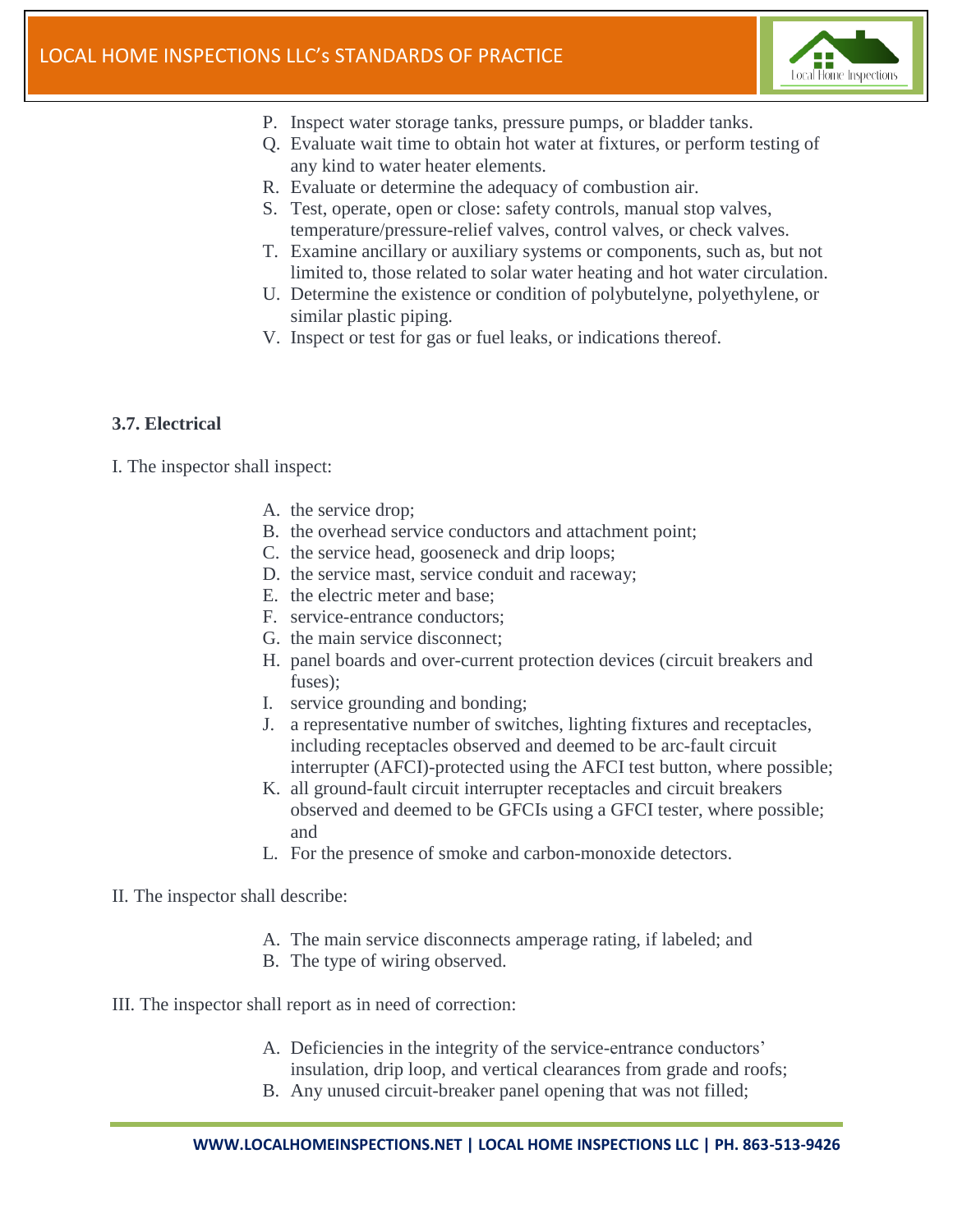

- C. The presence of solid conductor aluminum branch-circuit wiring, if readily visible;
- D. Any tested receptacle in which power was not present, polarity was incorrect, the cover was not in place, the GFCI devices were not properly installed or did not operate properly, evidence of arcing or excessive heat, and where the receptacle was not grounded or was not secured to the wall; and
- E. The absence of smoke and/or carbon monoxide detectors.
- IV. The inspector is not required to:
	- A. Insert any tool, probe or device into the main panel board, subpanels, distribution panel boards, or electrical fixtures.
	- B. Operate electrical systems that are shut down.
	- C. Remove panel board cabinet covers or dead fronts.
	- D. Operate or re-set over-current protection devices or overload devices.
	- E. Operate or test smoke or carbon-monoxide detectors or alarms.
	- F. Inspect, operate or test any security, fire or alarm systems or components, or other warning or signaling systems.
	- G. Measure or determine the amperage or voltage of the main service equipment, if not visibly labeled.
	- H. Inspect ancillary wiring or remote-control devices.
	- I. Activate any electrical systems or branch circuits that are not energized.
	- J. Inspect low-voltage systems, electrical de-icing tapes, swimming pool wiring, or any time-controlled devices.
	- K. Verify the service ground.
	- L. Inspect private or emergency electrical supply sources, including, but not limited to: generators, windmills, photovoltaic solar collectors, or battery or electrical storage facility.
	- M. Inspect spark or lightning arrestors.
	- N. Inspect or test de-icing equipment.
	- O. Conduct voltage-drop calculations.
	- P. Determine the accuracy of labeling.
	- Q. Inspect exterior lighting.

#### **3.8. Fireplace**

- A. Readily accessible and visible portions of the fireplaces and chimneys;
- B. Lintels above the fireplace openings;
- C. Damper doors by opening and closing them, if readily accessible and manually operable; and
- D. Cleanout doors and frames.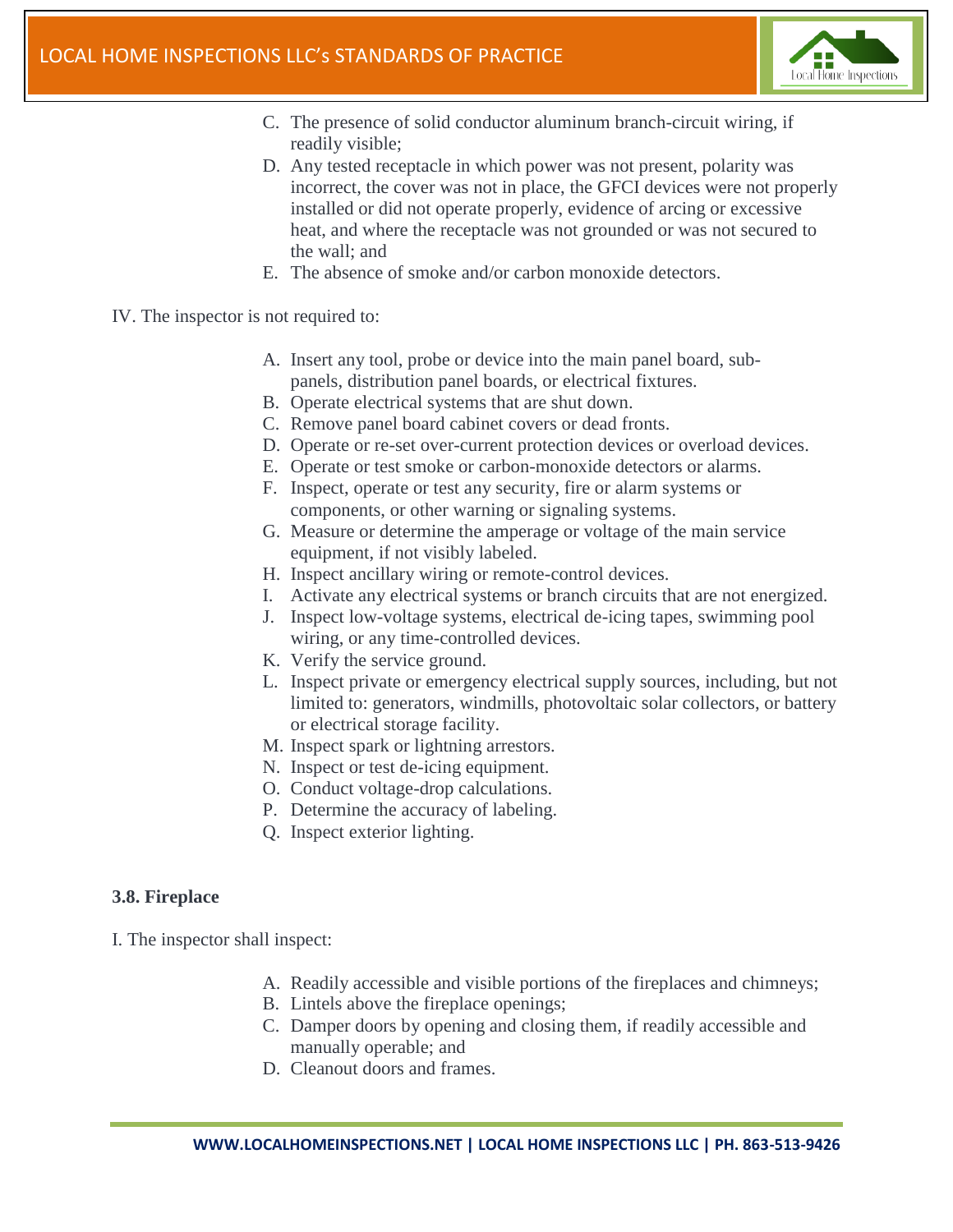

- II. The inspector shall describe:
	- A. The type of fireplace.
- III. The inspector shall report as in need of correction:
	- A. Evidence of joint separation, damage or deterioration of the hearth, hearth extension or chambers;
	- B. Manually operated dampers that did not open and close;
	- C. The lack of a smoke detector in the same room as the fireplace;
	- D. The lack of a carbon-monoxide detector in the same room as the fireplace; and
	- E. Cleanouts not made of metal, pre-cast cement, or other non-combustible material.

IV. The inspector is not required to:

- A. Inspect the flue or vent system.
- B. Inspect the interior of chimneys or flues, fire doors or screens, seals or gaskets, or mantels.
- C. Determine the need for a chimney sweep.
- D. Operate gas fireplace inserts.
- E. Light pilot flames.
- F. Determine the appropriateness of any installation.
- G. Inspect automatic fuel-fed devices.
- H. Inspect combustion and/or make-up air devices.
- I. Inspect heat-distribution assists, whether gravity-controlled or fanassisted.
- J. Ignite or extinguish fires.
- K. Determine the adequacy of drafts or draft characteristics.
- L. Move fireplace inserts, stoves or firebox contents.
- M. Perform a smoke test.
- N. Dismantle or remove any component.
- O. Perform a National Fire Protection Association (NFPA)-style inspection.
- P. Perform a Phase I fireplace and chimney inspection.

#### **3.9. Attic, Insulation & Ventilation**

- A. Insulation in unfinished spaces, including attics, crawlspaces and foundation areas;
- B. Ventilation of unfinished spaces, including attics, crawlspaces and foundation areas; and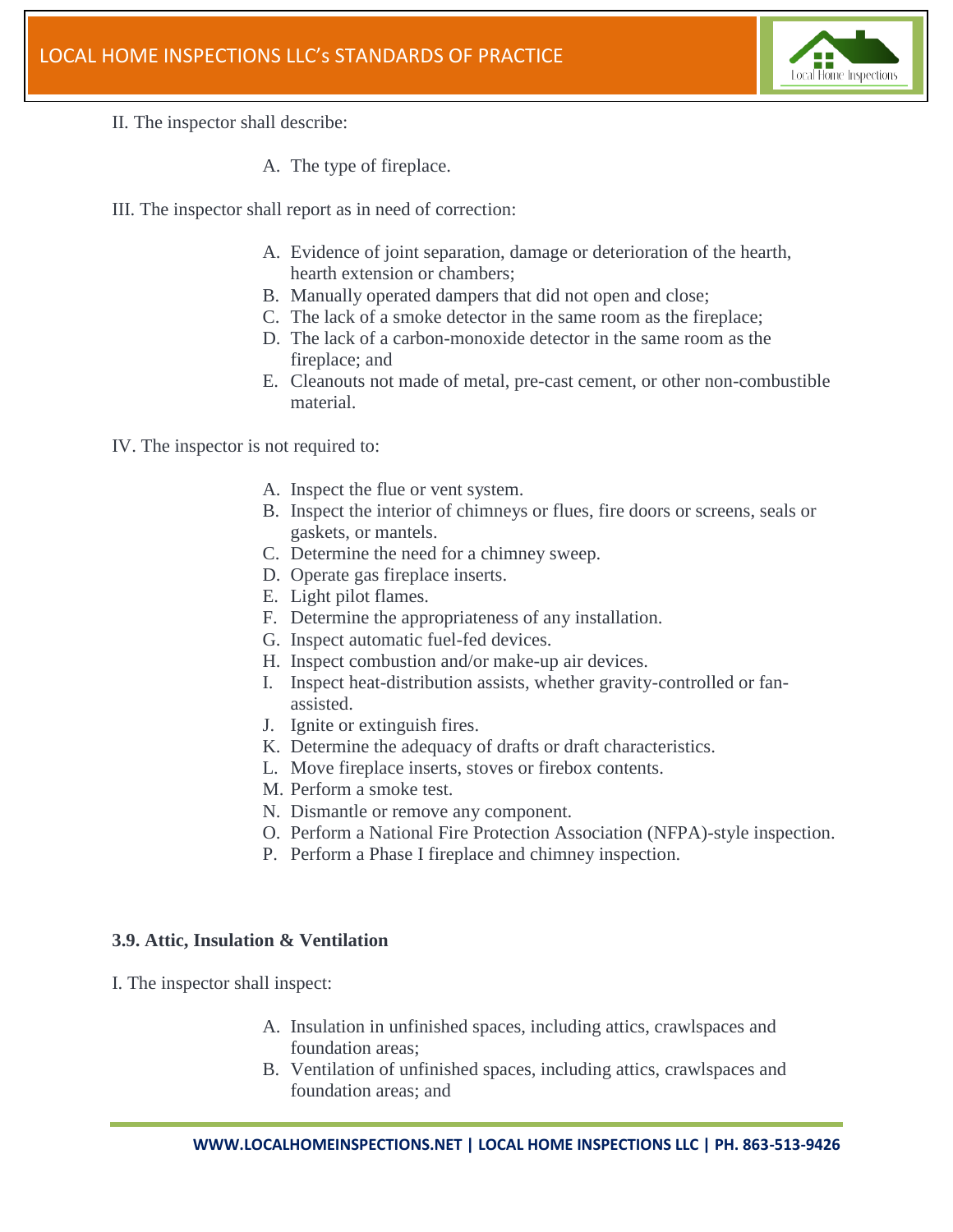

- C. Mechanical exhaust systems in the kitchen, bathrooms and laundry area.
- II. The inspector shall describe:
	- A. The type of insulation observed; and
	- B. The approximate average depth of insulation observed at the unfinished attic floor area or roof structure.
- III. The inspector shall report as in need of correction:
	- A. The general absence of insulation or ventilation in unfinished spaces.
- IV. The inspector is not required to:
	- A. Enter the attic or any unfinished spaces that are not readily accessible, or where entry could cause damage or, in the inspector's opinion, pose a safety hazard.
	- B. Move, touch or disturb insulation.
	- C. Move, touch or disturb vapor retarders.
	- D. Break or otherwise damage the surface finish or weather seal on or around access panels or covers.
	- E. Identify the composition or R-value of insulation material.
	- F. Activate thermostatically operated fans.
	- G. Determine the types of materials used in insulation or wrapping of pipes, ducts, jackets, boilers or wiring.
	- H. Determine the adequacy of ventilation.

#### **3.10. Doors, Windows & Interior**

- A. a representative number of doors and windows by opening and closing them;
- B. floors, walls and ceilings;
- C. stairs, steps, landings, stairways and ramps;
- D. railings, guards and handrails; and
- E. Garage vehicle doors and the operation of garage vehicle door openers, using normal operating controls.
- II. The inspector shall describe:
	- A. A garage vehicle door as manually-operated or installed with a garage door opener.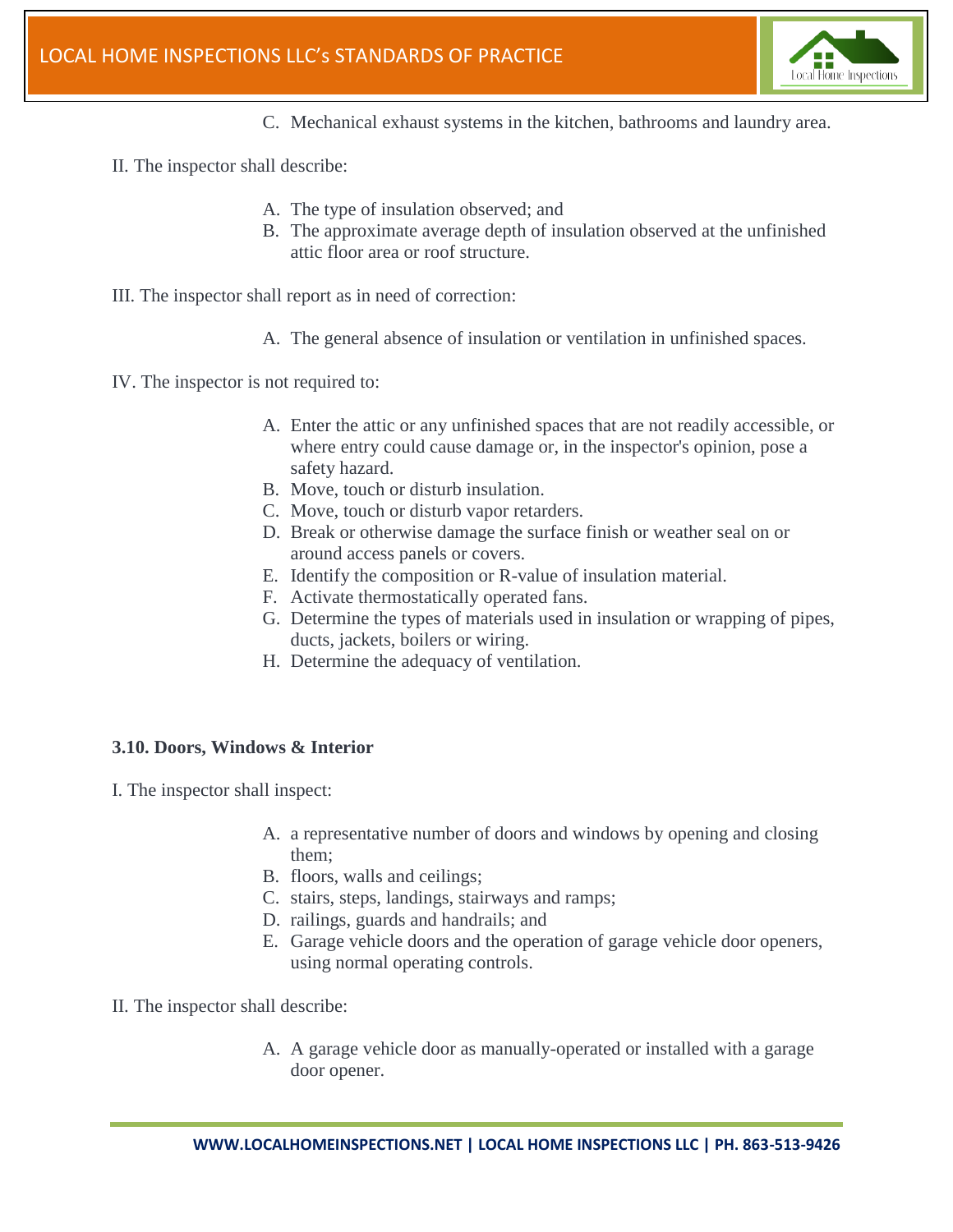

- III. The inspector shall report as in need of correction:
	- A. Improper spacing between intermediate balusters, spindles and rails for steps, stairways, guards and railings;
	- B. Photo-electric safety sensors that did not operate properly; and
	- C. Any window that was obviously fogged or displayed other evidence of broken seals.
- IV. The inspector is not required to:
	- A. Inspect paint, wallpaper, and window treatments or finish treatments.
	- B. Inspect floor coverings or carpeting.
	- C. Inspect central vacuum systems.
	- D. Inspect for safety glazing.
	- E. Inspect security systems or components.
	- F. Evaluate the fastening of islands, countertops, cabinets, sink tops or fixtures.
	- G. Move furniture, stored items, or any coverings, such as carpets or rugs, in order to inspect the concealed floor structure.
	- H. Move suspended-ceiling tiles.
	- I. Inspect or move any household appliances.
	- J. Inspect or operate equipment housed in the garage, except as otherwise noted.
	- K. Verify or certify the proper operation of any pressure-activated autoreverse or related safety feature of a garage door.
	- L. Operate or evaluate any security bar release and opening mechanisms, whether interior or exterior, including their compliance with local, state or federal standards.
	- M. Operate any system, appliance or component that requires the use of special keys, codes, combinations or devices.
	- N. Operate or evaluate self-cleaning oven cycles, tilt guards/latches, or signal lights.
	- O. Inspect microwave ovens or test leakage from microwave ovens.
	- P. Operate or examine any sauna, steam-generating equipment, kiln, toaster, ice maker, coffee maker, can opener, bread warmer, blender, instant hotwater dispenser, or other small, ancillary appliances or devices.
	- Q. Inspect elevators.
	- R. Inspect remote controls.
	- S. Inspect appliances.
	- T. Inspect items not permanently installed.
	- U. Discover firewall compromises.
	- V. Inspect pools, spas or fountains.
	- W. Determine the adequacy of whirlpool or spa jets, water force, or bubble effects.
	- X. Determine the structural integrity or leakage of pools or spas.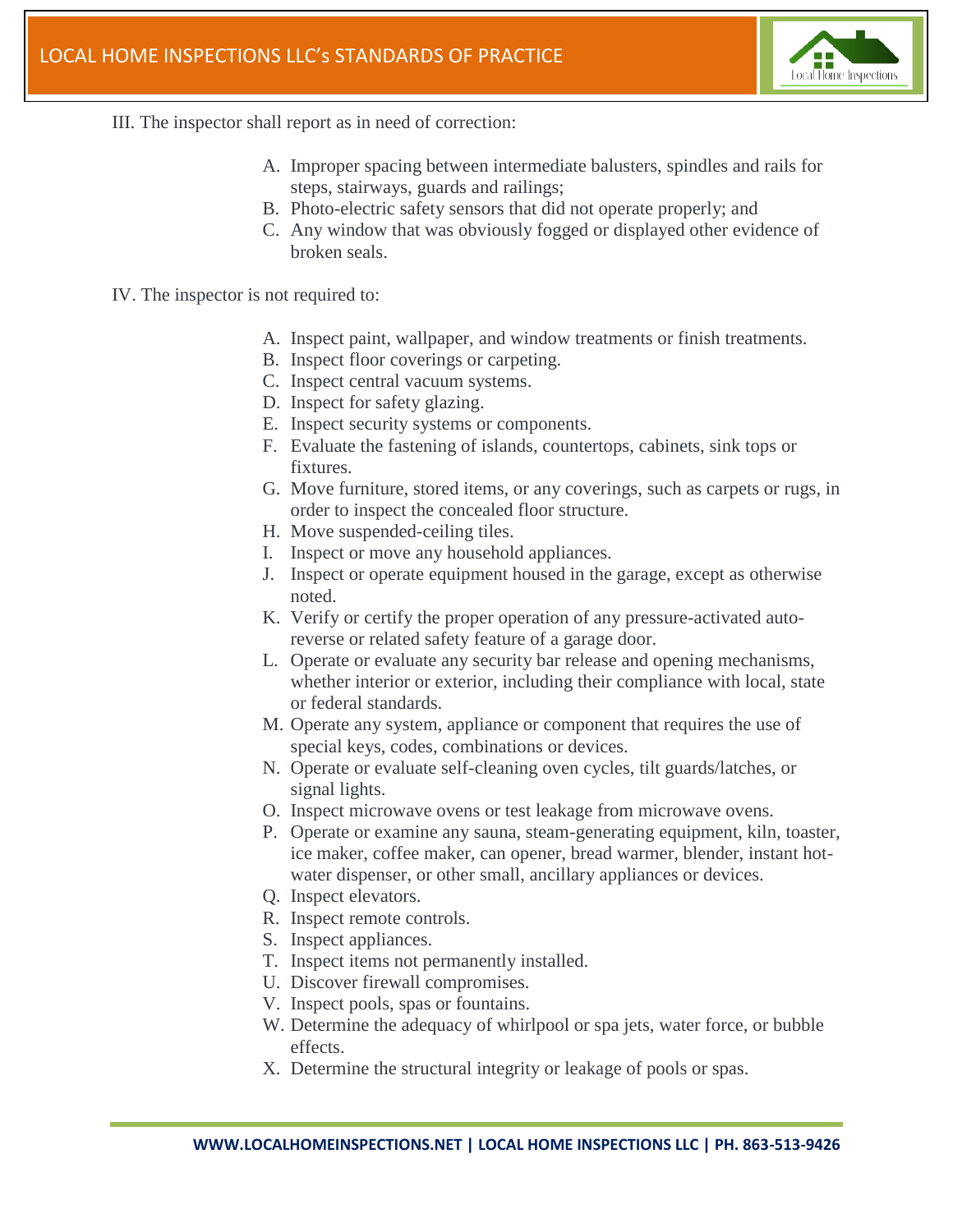

# **4. Glossary of Terms**

- **Accessible:** In the opinion of the inspector, can be approached or entered safely, without difficulty, fear or danger.
- **Activate:** To turn on, supply power, or enable systems, equipment or devices to become active by normal operating controls. Examples include turning on the gas or water supply valves to the fixtures and appliances, and activating electrical breakers or fuses.
- **Adversely affect:** To constitute, or potentially constitute, a negative or destructive impact.
- **Alarm system:** Warning devices, installed or freestanding, including, but not limited to: carbon-monoxide detectors, flue gas and other spillage detectors, security equipment, ejector pumps, and smoke alarms.
- **Appliance:** A household device operated by the use of electricity or gas. Not included in this definition are components covered under central heating, central cooling or plumbing.
- **architectural service:** Any practice involving the art and science of building design for construction of any structure or grouping of structures, and the use of space within and surrounding the structures or the design, design development, preparation of construction contract documents, and administration of the construction contract.
- **Component:** A permanently installed or attached fixture, element or part of a system.
- **Condition:** The visible and conspicuous state of being of an object.
- **Correction:** Something that is substituted or proposed for what is incorrect, deficient, unsafe, or a defect.
- **Cosmetic defect:** An irregularity or imperfection in something, which could be corrected, but is not required.
- **Crawlspace:** The area within the confines of the foundation and between the ground and the underside of the lowest floor's structural component.
- **Decorative:** Ornamental; not required for the operation of essential systems or components of a home.
- **Describe:** To report in writing a system or component by its type or other observed characteristics in order to distinguish it from other components used for the same purpose.
- **Determine:** To arrive at an opinion or conclusion pursuant to examination.
- **Dismantle:** To open, take apart or remove any component, device or piece that would not typically be opened, taken apart or removed by an ordinary occupant.
- **engineering service:** Any professional service or creative work requiring engineering education, training and experience, and the application of special knowledge of the mathematical, physical and engineering sciences to such professional service or creative work as consultation, investigation, evaluation, planning, design and supervision of construction for the purpose of assuring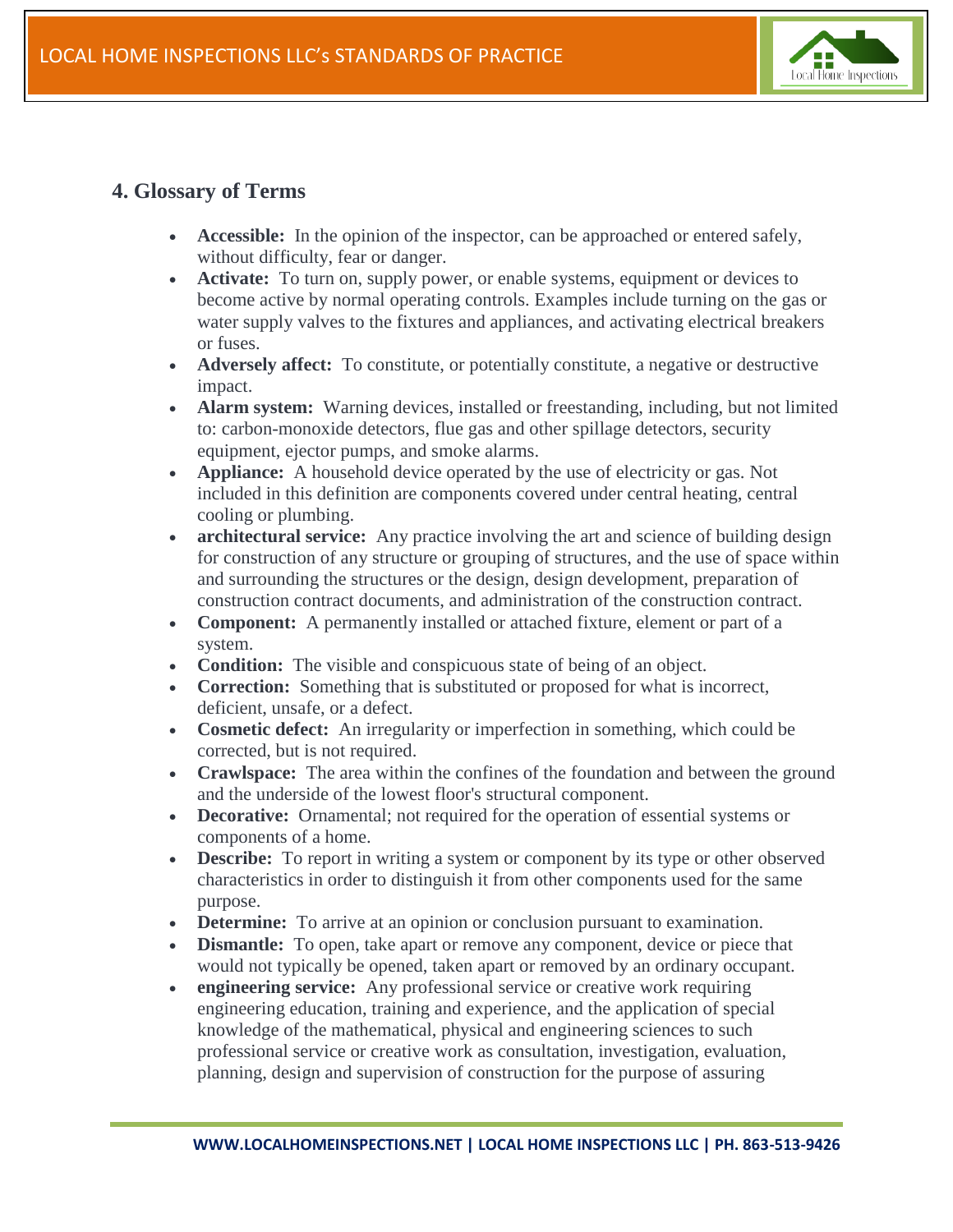

compliance with the specifications and design, in conjunction with structures, buildings, machines, equipment, works and/or processes.

- **Enter:** To go into an area to observe visible components.
- **Evaluate:** To assess the systems, structures and/or components of a property.
- **Evidence:** That which tends to prove or disprove something; something that makes plain or clear; grounds for belief; proof.
- **Examine:** To visually look (see **inspect**).
- **Foundation:** The base upon which the structure or wall rests, usually masonry, concrete or stone, and generally partially underground.
- **Function:** The action for which an item, component or system is specially fitted or used, or for which an item, component or system exists; to be in action or perform a task.
- **Functional:** Performing, or able to perform, a function.
- **Functional defect:** A lack of or an abnormality in something that is necessary for normal and proper functioning and operation, and, therefore, requires further evaluation and correction.
- **General home inspection:** See "home inspection."
- **Home inspection:** The process by which an inspector visually examines the readily accessible systems and components of a home and operates those systems and components utilizing this Standards of Practice as a guideline.
- **Household appliances:** Kitchen and laundry appliances, room air conditioners, and similar appliances.
- **Identify:** To notice and report.
- **Indication:** That which serves to point out, show, or make known the present existence of something under certain conditions.
- **Inspect:** To examine readily accessible systems and components safely, using normal operating controls, and accessing readily accessible areas, in accordance with this Standards of Practice.
- **Inspected property:** The readily accessible areas of the buildings, site, items, components and systems included in the inspection.
- **Inspection report:** A written communication (possibly including images) of any material defects observed during the inspection.
- **Inspector:** One who performs a real estate inspection.
- **Installed:** Attached or connected such that the installed item requires a tool for removal.
- **Material defect:** A specific issue with a system or component of a residential property that may have a significant, adverse impact on the value of the property, or that poses an unreasonable risk to people. The fact that a system or component is near, at, or beyond the end of its normal, useful life is not, in itself, a material defect.
- **Normal operating controls:** Describes the method by which certain devices (such as thermostats) can be operated by ordinary occupants, as they require no specialized skill or knowledge.
- **Observe:** To visually notice.
- **Operate:** To cause systems to function or turn on with normal operating controls.
- **readily accessible:** A system or component that, in the judgment of the inspector, is capable of being safely observed without the removal of obstacles, detachment or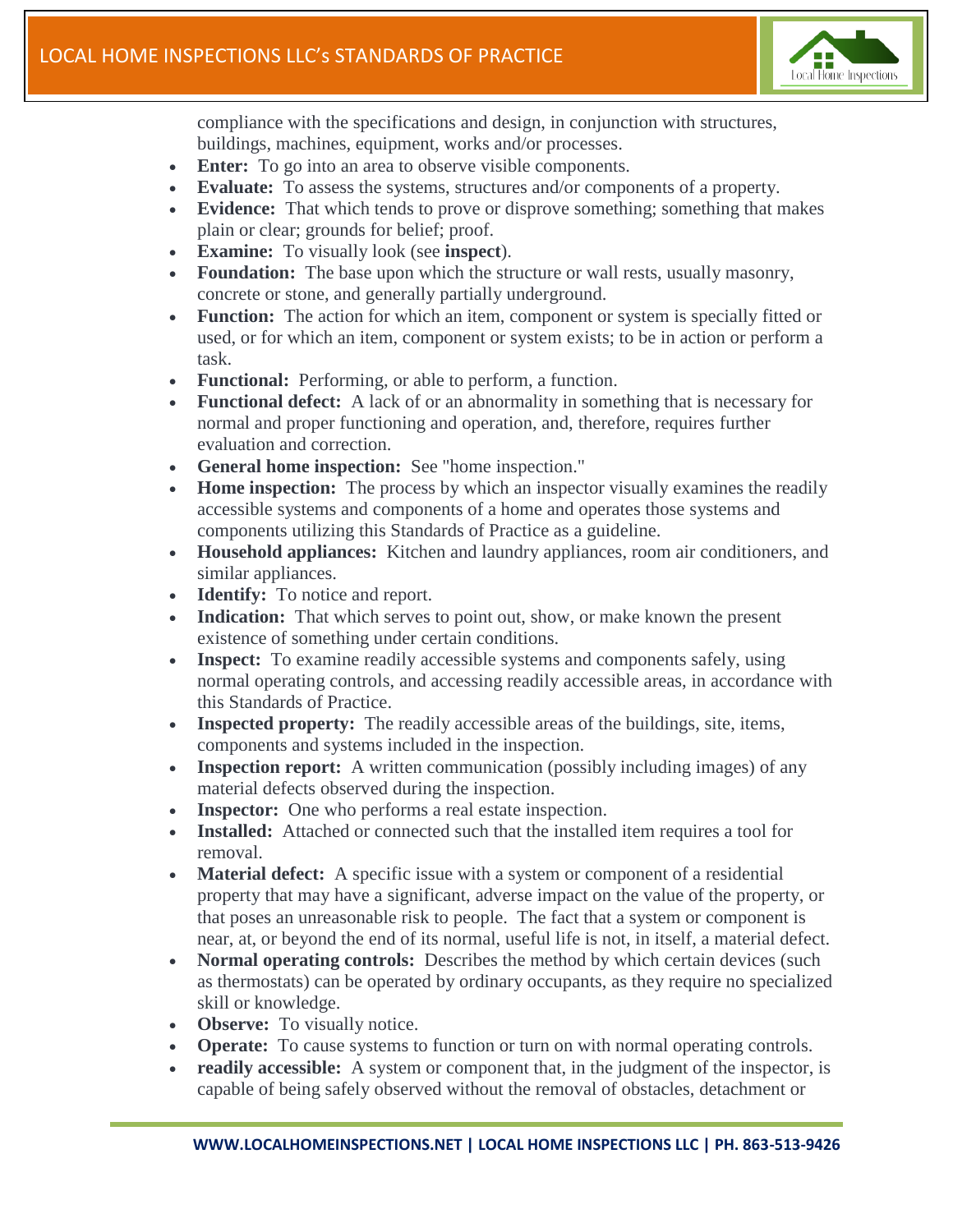

disengagement of connecting or securing devices, or other unsafe or difficult procedures to gain access.

- **Recreational facilities:** Spas, saunas, steam baths, swimming pools, tennis courts, playground equipment, and other exercise, entertainment and athletic facilities.
- **Report** (verb form)**:** To express, communicate or provide information in writing; give a written account of. (See also **inspection report**.)
- **Representative number:** A number sufficient to serve as a typical or characteristic example of the item(s) inspected.
- **Residential property:** Four or fewer residential units.
- **residential unit:** A home; a single unit providing complete and independent living facilities for one or more persons, including permanent provisions for living, sleeping, eating, cooking and sanitation.
- **Safety glazing:** Tempered glass, laminated glass, or rigid plastic.
- **Shut down:** Turned off, unplugged, inactive, not in service, not operational, etc.
- **Structural component:** A component that supports non-variable forces or weights (dead loads) and variable forces or weights (live loads).
- **System:** An assembly of various components which function as a whole.
- **Technically exhaustive:** A comprehensive and detailed examination beyond the scope of a real estate home inspection that would involve or include, but would not be limited to: dismantling, specialized knowledge or training, special equipment, measurements, calculations, testing, research, analysis, or other means.
- **Unsafe:** In the inspector's opinion, a condition of an area, system, component or procedure that is judged to be a significant risk of injury during normal, day-to-day use. The risk may be due to damage, deterioration, improper installation, or a change in accepted residential construction standards.
- **Verify:** To confirm or substantiate.

These terms are found within the Standards of Practice. [Visit InterNACHI's full Glossary.](https://www.nachi.org/glossary.htm)